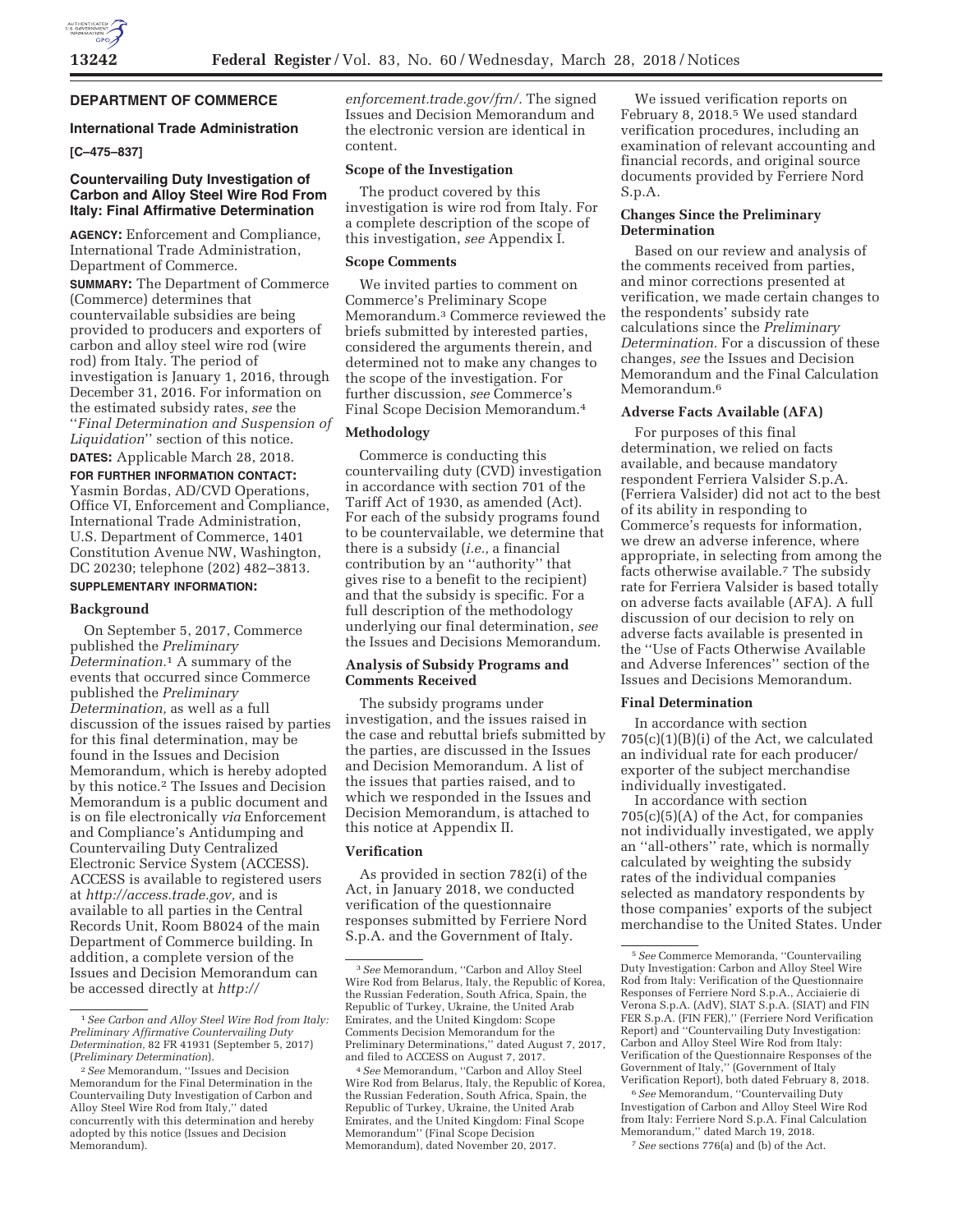section  $705(c)(5)(A)(i)$  of the Act, the ''all-others'' rate excludes zero and *de minimis* rates calculated for the exporters and producers individually investigated as well as rates based entirely on facts otherwise available. Where the rates for the individually investigated companies are all zero or *de minimis,* or determined entirely using facts otherwise available, section  $705(c)(5)(A)(ii)$  of the Act instructs Commerce to establish an ''all-others'' rate using ''any reasonable method.''

Pursuant to section 705(c)(5)(A)(i) of the Act, we have calculated the ''allothers'' rate using the subsidy rate of Ferriere Nord, the only mandatory respondent not receiving a subsidy rate based totally on section 776 of the Act. In this investigation, Commerce assigned a rate based entirely on facts available to Ferriera Valsider. Therefore, the only rate that is not zero, *de minimis,* or based entirely on facts otherwise available, is the rate calculated for Ferriere Nord. Consequently, and consistent with Commerce's practice, the rate calculated for Ferriere Nord is also assigned as the rate for all-other producers and exporters.

| Company                           | Subsidy rate<br>(percent) |
|-----------------------------------|---------------------------|
| Ferriere Nord S.p.A. <sup>8</sup> | 4.16                      |
| Ferriera Valsider S.p.A.          | 44.18                     |
| All-Others                        | 4.16                      |

# **Disclosure**

We intend to disclose to parties in this proceeding the calculations performed for this final determination within five days of the date of public announcement of our final determination, in accordance with 19 CFR 351.224(b).

# **Suspension of Liquidation**

As a result of our affirmative *Preliminary Determination,* and pursuant to sections 703(d)(1)(B) and (2) of the Act, we instructed U.S. Customs and Border Protection (CBP) to suspend liquidation of all entries of merchandise under consideration from Italy that were entered or withdrawn from warehouse, for consumption, on or after September 5, 2017, the date of publication of the *Preliminary Determination* in the **Federal Register**. In accordance with section 703(d) of the Act, effective January 3, 2018, we instructed CBP to discontinue the suspension of

liquidation of all entries at that time, but to continue the suspension of liquidation of all entries from August 5, 2017, through January 2, 2018.

If the U.S. International Trade Commission (the ITC) issues a final affirmative injury determination, we will issue a CVD order, will reinstate the suspension of liquidation under section 706(a) of the Act, and will require a cash deposit of estimated CVDs for such entries of subject merchandise in the amounts indicated above. If the ITC determines that material injury, or threat of material injury, does not exist, this proceeding will be terminated and all estimated duties deposited or securities posted as a result of the suspension of liquidation will be refunded or canceled.

# **International Trade Commission Notification**

In accordance with section 705(d) of the Act, we will notify the ITC of our determination. In addition, we are making available to the ITC all nonprivileged and non-proprietary information related to this investigation. We will allow the ITC access to all privileged and business proprietary information in our files, provided the ITC confirms that it will not disclose such information, either publicly or under an administrative protective order (APO), without the written consent of the Assistant Secretary for Enforcement and Compliance.

# **Notification Regarding Administrative Protective Orders (APO)**

In the event the ITC issues a final negative injury determination, this notice serves as the only reminder to parties subject to an APO of their responsibility concerning the destruction of proprietary information disclosed under APO in accordance with 19 CFR 351.305(a)(3). Timely written notification of the return or destruction of APO materials or conversion to judicial protective order, is hereby requested. Failure to comply with the regulations and the terms of an APO is a sanctionable violation.

### **Return or Destruction of Proprietary Information**

In the event the ITC issues a final negative injury determination, this notice serves as the only reminder to parties subject to an APO of their responsibility concerning the destruction of proprietary information disclosed under APO in accordance with 19 CFR 351.305(a)(3). Timely written notification of the return or destruction of APO materials, or conversion to judicial protective order, is hereby requested. Failure to comply with the regulations and terms of an APO is a violation subject to sanction.

This determination is issued and published pursuant to sections 705(d) and 777(i) of the Act.

Dated: March 19, 2018.

#### **Gary Taverman,**

*Deputy Assistant Secretary for Antidumping and Countervailing Duty Operations, performing the non-exclusive functions and duties of the Assistant Secretary for Enforcement and Compliance.* 

### **Appendix I**

#### **Scope of the Investigation**

The products covered by this investigation are certain hot-rolled products of carbon steel and alloy steel, in coils, of approximately round cross section, less than 19.00 mm in actual solid cross-sectional diameter. Specifically excluded are steel products possessing the above-noted physical characteristics and meeting the Harmonized Tariff Schedule of the United States (HTSUS) definitions for (a) stainless steel; (b) tool steel; (c) high-nickel steel; (d) ball bearing steel; or (e) concrete reinforcing bars and rods. Also excluded are free cutting steel (also known as free machining steel) products (*i.e.,* products that contain by weight one or more of the following elements: 0.1 percent or more of lead, 0.05 percent or more of bismuth, 0.08 percent or more of sulfur, more than 0.04 percent of phosphorous, more than 0.05 percent of selenium, or more than 0.01 percent of tellurium). All products meeting the physical description of subject merchandise that are not specifically excluded are included in this scope.

The products under investigation are currently classifiable under subheadings 7213.91.3011, 7213.91.3015, 7213.91.3020, 7213.91.3093, 7213.91.4500, 7213.91.6000, 7213.99.0030, 7227.20.0030, 7227.20.0080, 7227.90.6010, 7227.90.6020, 7227.90.6030, and 7227.90.6035 of the HTSUS. Products entered under subheadings 7213.99.0090 and 7227.90.6090 of the HTSUS also may be included in this scope if they meet the physical description of subject merchandise above. Although the HTSUS subheadings are provided for convenience and customs purposes, the written description of the scope of this proceeding is dispositive.

### **Appendix II**

#### **List of Topics Discussed in the Issues and Decision Memorandum**

#### I. Summary

- II. Background
- III. Scope of the Investigation
- IV. Scope Comments
- V. Subsidies Valuation Information
- VI. Benchmarks and Discount Rates
- VII. Use of Facts Otherwise Available and Adverse Inferences
- VIII. Analysis of Programs
- IX. Analysis of Comments
- Comment 1: Whether Commerce Should Countervail SIAT's Exemptions From General Electricity Network Costs

<sup>8</sup>As discussed in the Preliminary Decision Memorandum, Commerce has found the following companies to be cross-owned with Ferriere Nord: FIN FER S.p.A.; Acciaierie di Verona S.p.A.; and SIAT S.p.A.